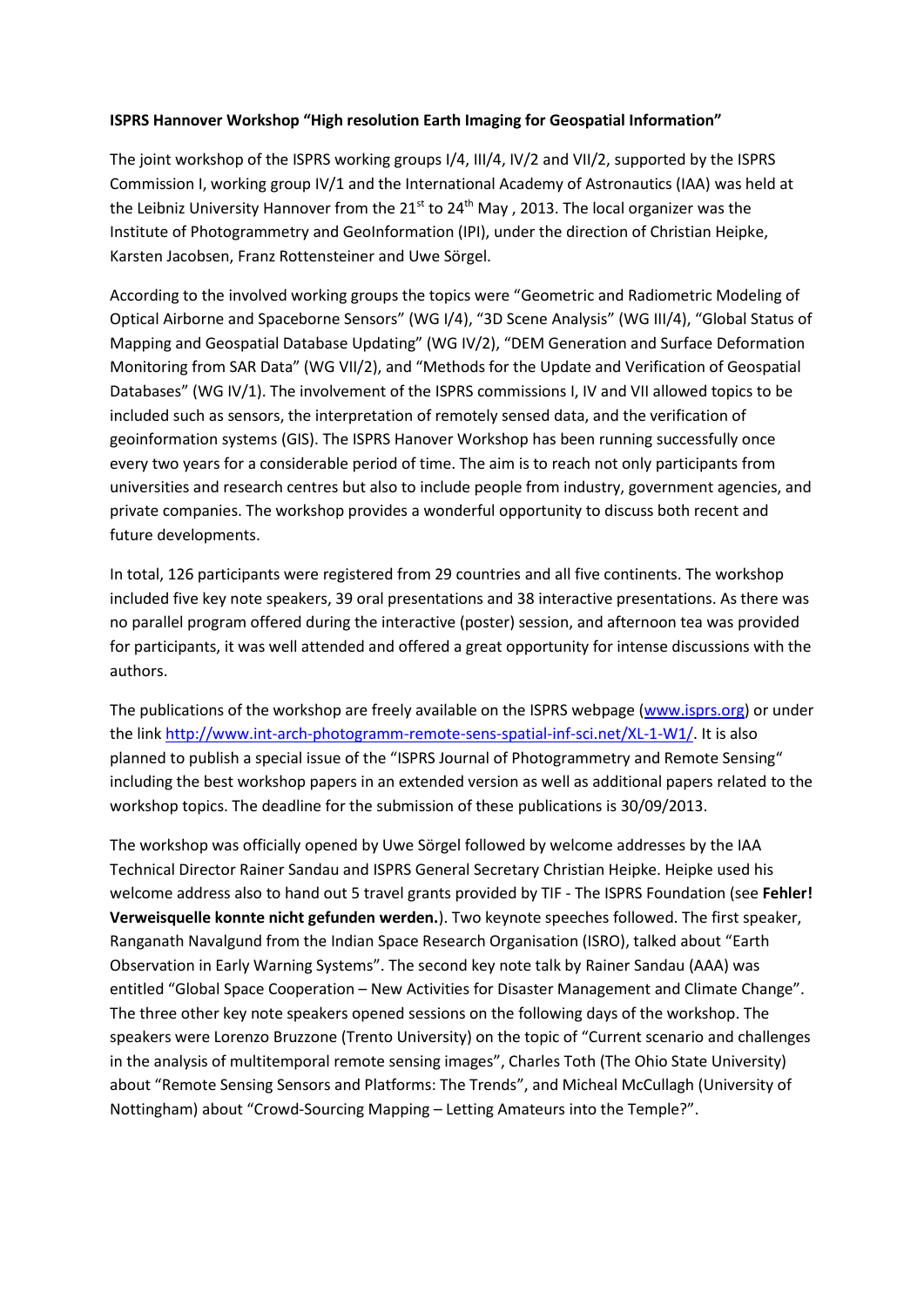

**Fig. 1: Christian Heipke (2nd on the left) with the winners of the TIF grants, Ewelina Rupnik, Marta Kubiak, Faith Karanja, Khelifa Djerriri and Henrique Candido de Oliveira (from left to right)**

Beside the invited talks there were ten technical sessions on "Image analysis" (chaired by Franz Rottensteiner), "Space geometry" (Karsten Jacobsen), "DTM" (Peter Reinartz), "Analysis of urban areas by SAR" (Uwe Sörgel), "Laser scanning" (Boris Jutzi), "New sensors" (Stefan Hinz), "Operational remote sensing" (Daniela Poli), "Orientation" (Elja Honkavaara), "High resolution space borne SAR" (Franz Meyer) and "Remote sensing applications" (Petra Helmholz).



**Figure 1: Invited talk speaker Ranganath Navalgund (left) and Charles Toth (middle); interactive Poster session (right).**

The success of any event, such as this, also rests on the opportunity to socialise with fellow international participants to discuss and exchange ideas as well as to develop new contacts and friendships [\(Figure 2\)](#page-2-0). On the first night all participants met for the *Get together party* on the top of the local *Messdach* (a survey observation platform on the roof of a building on campus). On the *Messdach* everyone could not only enjoy a nice view over the *Herrenhäuser Gärten* (a local tourist attraction) and the city but a food buffet with drinks. The second night the workshop dinner took place at the *Wilhelm-Busch-Museum* (Wilhelm Busch is widely considered to be the inventor of comics), close by to the workshop venue. At the museum the participants could enjoy a superb dinner supported by Hexagon. The authors would like to thank Hartmut Rosengarten and Hexagon for the support and sponsorship of this workshop and the organisation of a master class on Thursday afternoon.